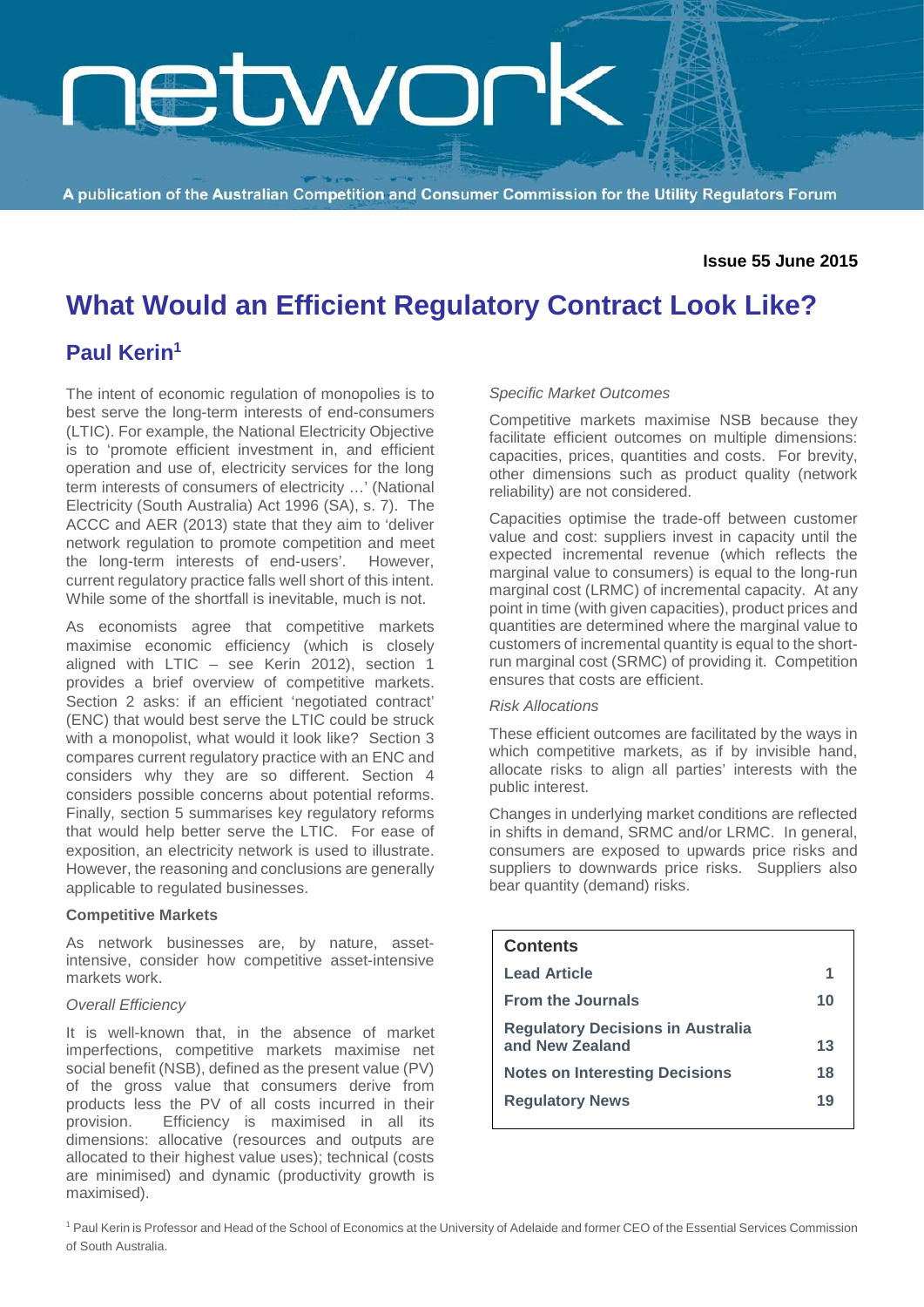However, in some asset-intensive industries in which suppliers make large customer-specific investments (such as coal-mining), suppliers and customers frequently enter into long-term contracts – often before suppliers make their investments. In part, this is to protect suppliers against customers opportunistically demanding low prices once suppliers' investments are sunk. Customers willingly commit to long-term contracts because suppliers may not invest otherwise.

As well as helping to ensure efficient investment in capacity, well-designed long-term contracts contain mechanisms that help ensure efficient prices. For example, contracts for coal and other commodities have long contained flexible price-adjustment mechanisms (see Joskow 1988), which typically tie prices to observable spot market price benchmarks. If market conditions change – that is, demand, SRMC and/or LRMC shift – prices adjust. Such mechanisms provide both parties with 'enough flexibility to facilitate efficient adjustment to changing market conditions' (Joskow 1988, p. 51). As Goldberg and Erickson (1987, pp. 387-388) explain, a price-adjustment mechanism not only 'gives the parties the proper short-run price signals', but also reduces incentives for post-contracting opportunism (including breach of contract), which is in both parties' interests.

In such industries, customers may voluntarily agree to share quantity risks. Coal contracts often include 'take-or-pay' provisions. This may be efficient if customers can predict their future demands better than suppliers.

All other risks – those that may affect profits but do not shift demand: SRMC or LRMC – are borne by suppliers, unless buyers specifically agree to share them.

When contracts are struck, suppliers expect – but are not guaranteed – that they will earn normal riskadjusted rates of return. Because suppliers bear many risks (including risks of technological obsolescence and lower-than-expected demand), they carefully consider those risks in their investment decisions. Assets often get stranded by (or suffer substantial value drops from) changes in market conditions. This is an inevitable by-product of Schumpeter's (1942) 'creative destruction', which contributes to our economy's dynamic efficiency.

#### *Contract Nature*

Suppliers and customers tend to sign explicit longterm contracts which allow for price (and sometimes quantity) flexibility to reflect market conditions. While these contracts are 'incomplete' (they cannot incorporate unforseeable contingencies), they include rules to deal with key foreseeable contingencies.

#### *Price-relevance of Suppliers' Invested Assets*

The greater a supplier's prospective customer-specific investment is, the more likely the supply contract will contain a 'take-or-pay' element.

However, the costs or values of suppliers' invested assets (past investments) bear no relevance to competitive prices. Prices are determined by current and forward-looking market conditions; asset values are simply a by-product – not a driver of market prices. As the share prices of listed asset-intensive companies demonstrate, suppliers' real asset values vary daily in response to new information on market conditions. For example, if demand turns out to be less than expected, product prices usually fall. If a supplier tries to sell at a price reflecting historic investment costs, it will sell nothing. Suppliers do not continue to earn a normal return on historic costs. Instead, asset values fall until the marginal supplier just earns a normal return on its reduced asset value.

As the many billions of dollars of toll-road asset writedowns due to lower-than-expected demand and mining company asset write-downs due to falling ore prices demonstrate, competitive suppliers acknowledge the impact of market conditions on asset values.

A supplier's capex per se does not affect competitive prices. Suppliers that invest based on NPV-positive business cases (for example, replacing existing assets to continue to meet demand, or investing in new assets to meet new demand or reduce opex) do not need price increases to earn normal returns – and couldn't get them in competitive markets anyway. Factors such as new government requirements that require capex (for example, increased safety standards) would raise prices as they shift industry LRMC up, however, these price impacts are automatically and directly picked up through contractual price-adjustment mechanisms.

Therefore, unsurprisingly, the pricing clauses of competitive long-term contracts do not mention suppliers' past, present or future asset investments – other than to confirm their irrelevance.

#### **An Efficient Negotiated Bargain?**

#### *Maximising Overall Efficiency*

The economics of networks is more complicated than that of coal businesses. First, demand is much higher in peak versus off-peak periods. Second, if networks are 'decreasing cost' businesses (economies of scale are large relative to total market size), it is most efficient to have a single network service provider (NSP). Therefore, end-customers cannot rely on in-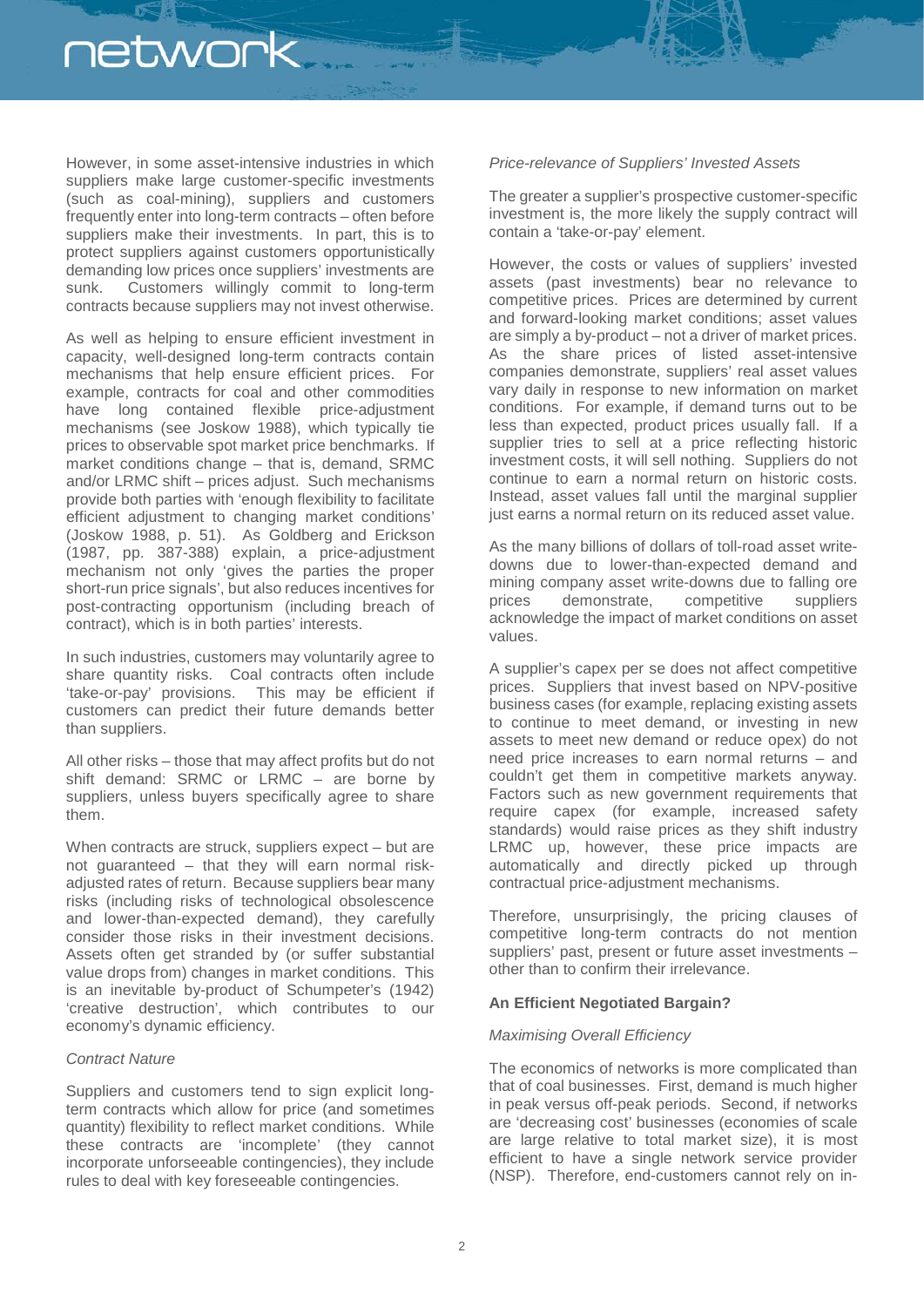market competition to ensure efficiency. So what can they do?

Consider the following thought experiment. Suppose no network exists but that, if a network was built, many end-consumers would (in aggregate) derive more benefits from consuming electricity than the costs of providing it. Parts of the supply chain (generation, retailing) are potentially competitive. However, while there are many potential NSPs, only one can be chosen. Any network investments would become sunk, once made.

It is not feasible for many (often in their millions) endconsumers to co-ordinate amongst themselves and negotiate with potential NSPs. Apart from anything else, the 'transactions costs' of doing so would be enormous. Fortunately, as competition in generation and retailing serves the LTIC, end-consumers can rely on potential network users (for example, generators and retailers) to negotiate with potential NSPs.

*Prices and quantities*. End-consumers would want network users to maximise NSB by negotiating a contract that produces outcomes as close as possible to the efficient outcomes of competitive markets. The peak-load problem does not change the principles behind efficient capacity and pricing decisions underlying competitive markets. Williamson (1966) derived the efficient solution to the peak-load problem. Capacity decisions should be driven by LRMC. Peak and off-peak prices at any capacity (including the efficient capacity) should be set at SRMC, where SRMC is equal to marginal operating cost (MOC) if demand is less than capacity or opportunity cost (the next-highest value placed on the marginal unit by a customer) if demand exceeds capacity. The SRMCbased peak price will generally exceed LRMC and the SRMC-based off-peak price will generally be lower than LRMC. However, if demands are as expected, the weighted average of peak and off-peak SRMCbased prices equals LRMC at the efficient capacity.

Williamson assumed that peak and off-peak demands were known and that there were constant returns to scale. Meyer (1975) and others have extended Williamson's work to allow for short-term demand uncertainty. Again, the efficient pricing rule remains: peak and off-peak prices should vary in response to demand variations to ensure that they match their respective SRMCs.

To achieve efficient pricing, network users must overcome an asymmetrical information problem: they cannot observe SRMC. Coal buyers overcome this asymmetry by using observable spot prices, which reflect SRMC. Network users would therefore ask: are there ways to objectively reveal SRMC?

Fortunately, there are. First, MOC (such as energy cost that varies with network usage) can be reasonably estimated and is small anyway. Second, regulators in Europe, the US and UK have for many years required electricity and gas NSPs to auction off short-term and long-term capacity rights and operate secondary markets in which those rights can be traded. Capacity rights are traded for different network elements (for example, entry points, exit points and common carriage links), time periods (peak and offpeak), and time horizons (from one day to 15 years out).

Capacity auctions and secondary markets remove NSP market power and therefore overcome the 'holdup' problem; with competitive generation and retail sectors, secondary markets can be competitive. Liquidity of auction and secondary markets can be ensured by allowing any parties (including financial investors) to participate (as in the US). Therefore the sum of MOC-based usage prices and the prices at which short-term capacity rights trade will reflect the true SRMCs of using network elements. MOC-based usage prices, plus the prices at which longer-term capacity rights trade, will reflect the PV of expected SRMCs over the duration of those rights.

As MOC-based usage prices plus capacity rights prices reflect SRMCs, quantities (network utilisation rates) will be efficient. As those who value the rights most will acquire them, network usage will be allocated efficiently between users. As capacity rights will trade at high prices for peak periods and low (even zero) prices for off-peak, quantities will be efficiently allocated by time-of-day.

*Initial capacities, costs and user funding*. Network users need to overcome asymmetric information regarding NSP capacity costs (LRMC) and the 'holdup' problem (post-contracting, the NSP will be a monopolist and therefore have incentives to undersupply capacity and set high prices). In addition, if 'decreasing costs' exist, network users will need to provide user funding (in addition to paying efficient prices) to provide an NSP an incentive to invest (an expected normal return on investment). Network users would wish to minimise such user funding.

Fortunately, there is a mechanism(s) to solve these problems: a competitive tender for the right to be the NSP. Subject to meeting certain tender requirements (for example, to auction all capacity rights, operate a secondary market and meet specified network reliability standards), each potential NSP could be asked to bid the minimum user funding it requires to become the NSP.

Tenderers would need to make capacity decisions knowing that efficient prices will exist. They would have strong incentives to work closely with network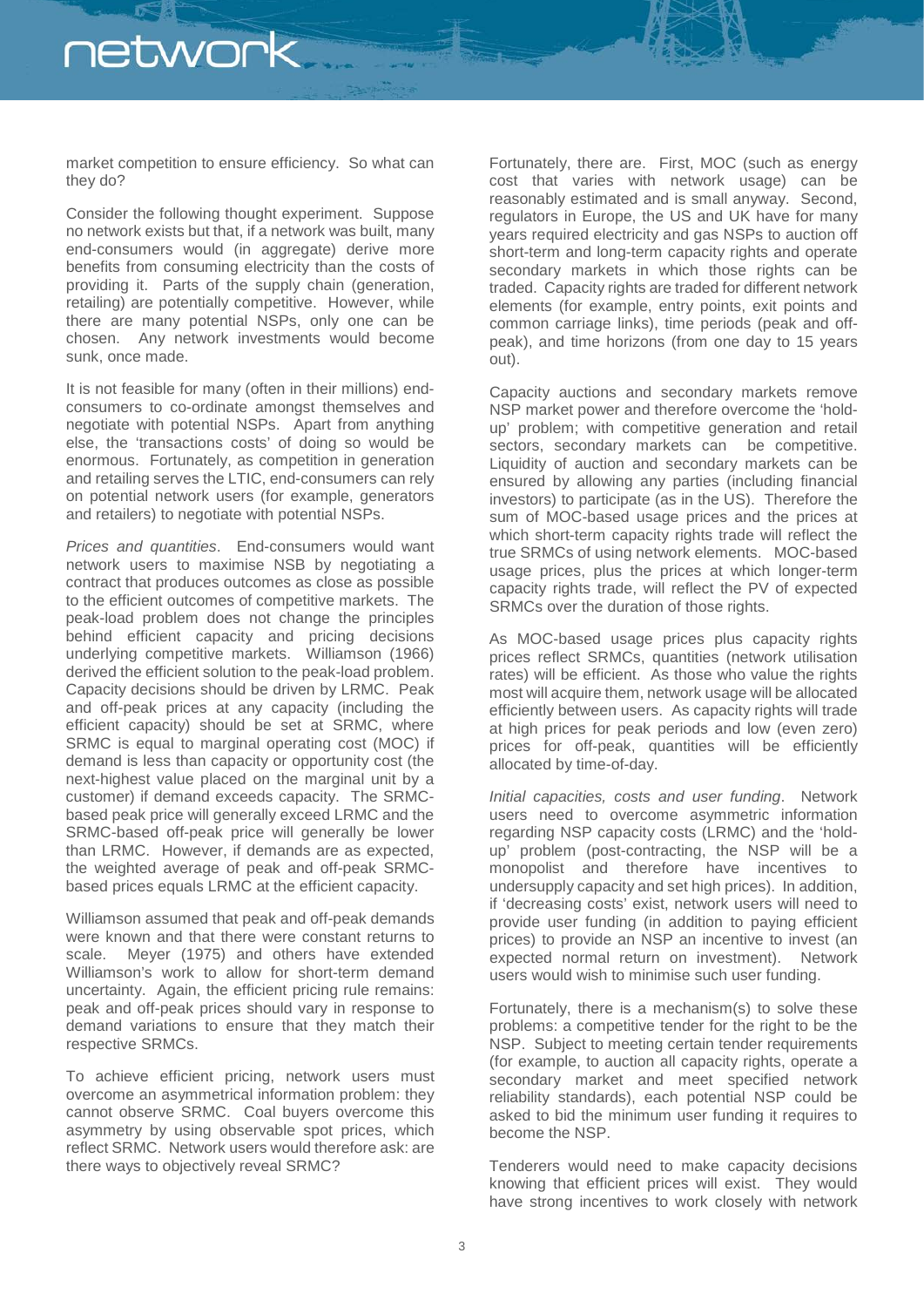users to understand their future demands. The tender would largely overcome information asymmetry by giving bidders incentives to truthfully reveal full information; they would know they would lose the bid unless they use their expected efficient costs to calculate their user funding bid. This would enable network users to minimise user funding.

Network users would need to decide how to divide the total user funding between them and how they should pay their user-funding obligations. They might decide to work it out themselves – as they do in Argentina (Littlechild 2012) – or ask an independent party to advise them or decide. It is unlikely that they would ask the NSP to do this.

*Ongoing capacities, costs and user funding*. As ongoing network capex requirements can be substantial, network users will want to pre-ensure they can overcome information asymmetry and incentive problems on an ongoing basis. Fortunately, they can employ market and other mechanisms to at least partially do so.

One mechanism is to make the initial competitive tender a Build-Own-Operate-Transfer (BOOT) model, with the transfer occurring after, say, ten years. This would enable network users to conduct a competitive tender every ten years.

They can also use other market mechanisms. In particular, they can leverage the hard evidence that capacity-rights auctions and secondary markets generate about the value of capacity expansions. Consistent high prices for existing capacity rights are obvious triggers for considering capacity expansion. Prices by quarter by network element, over 15 years, help decide when and where to invest. Network users could also require the NSP to take bids for incremental capacity rights, and agree triggers for capacity expansions based on those prices. In Europe and the UK, regulatory rules have been developed so that network capacity investments are triggered by transparent, market-based capacity rights prices. For example, Ofgem instituted a rule that if the NPV of bids for incremental capacity over 32 quarters exceeded 50 per cent of the incremental cost, the NSP had to seek approval to expand capacity. Ofgem pre-sets rules to automatically adjust NSP revenue caps in response to demand for incremental capacity backed by a financial user commitment.

Furthermore, since the mid-1990s, Argentina has followed what Littlechild (2012) calls a 'remarkably successful' user-funded competitive process for network capacity expansions. Expansions are put out to competitive tender. This approach has reduced costs of capacity expansions substantially. Beneficiaries pay in proportion to their benefits (estimated by an independent party) and payments may be spread over time up to 15 years.

As capacity rights prices help allocate demand between peak and off-peak periods efficiently, this alone can help save substantial ongoing capex by containing peak demand and avoiding unnecessary capacity expansions.

An ENC would allow competition for network investments, where feasible. However, I believe that NSPs should make the final decisions. Like any business, NSPs should make use of the best evidence and customers' views, but make the final decisions and bear the risks of those decisions. Network users/regulators should employ user-funding offers (competitively sourced, where possible) to promote their favoured options; they can employ economists' innovations, such as Laffont and Tirole's 'menu' approach to partially overcome information asymmetry and incentive issues in doing so.

An ENC would completely separate efficient prices for network capacity/usage and user funding, for several reasons. First, it would expose the NSP to all the risks that competitive suppliers face; and NSP profitability would vary with market conditions. Second, it would enable network users (or their representative) to decide the user funding they are willing to offer to support expenditures. Third, it would enable users (or their representative) to decide how user funding is paid.

The ENC would require an independent party to perform various roles, such as: running competitive tenders; vetting expenditures that cannot be competitively tendered (and help minimise userfunding requirements for those expenditures); and estimating the distribution of capex benefits between users to help allocate total user-funding between users.

#### *Specific Outcomes*

An ENC would come close to emulating the outcomes of competitive markets, but employ different mechanisms to achieve them. MOC-based usage prices plus short-term capacity rights prices would be near-efficient, as they would approximate SRMCs and<br>be transparent and evidence-based. Therefore. be transparent and evidence-based. network usage would be near-efficient. Network capacities and costs would be near-efficient initially and workably efficient on an ongoing basis. Total user funding would be workably efficient, explicit and transparent, reflecting the minimum amounts required<br>to encourage NSB-maximising investment. User to encourage NSB-maximising investment. funding charges would be decided upon by network users (or their representative), who know their preferences best and how those charges would affect their choices.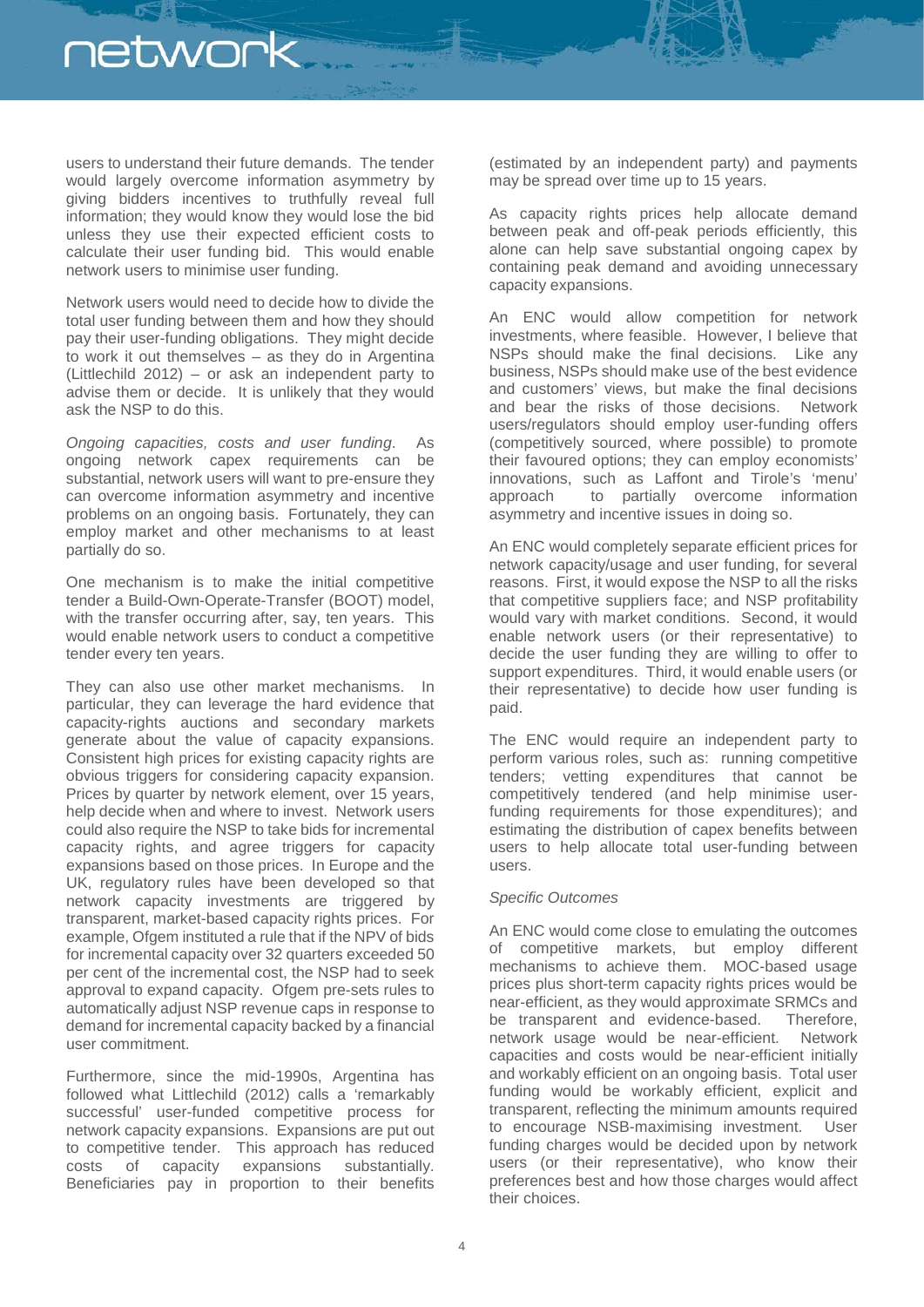#### *Risk Allocations*

An ENC would achieve near-efficient risk allocations by emulating those of capital-intensive competitive markets, although using different mechanisms to do so. Network users' and end-consumers' risks of monopoly hold-up would be largely eliminated, as prices would be determined by markets (not the NSP). The NSP's risk of assets being 'stranded' by opportunistic behaviour would be largely eliminated, as capacity/usage prices would be largely determined by markets, and legally enforceable user funding obligations would be explicitly agreed upfront.

An ENC would also cover major foreseeable potential contingencies. For example, if an ENC were written today, it would specifically rule out compensation for assets that may become stranded in future by competition from distributed generation and battery storage.

#### *Contract Nature*

An ENC contract would be explicit, binding and longterm. It would legally protect network users from 'holdup' risk and the NSP from post-investment opportunism risk. An ENC would specify marketbased mechanisms and rules to ensure that nearefficient outcomes are achieved. It would also specify how key foreseeable contingencies would be dealt with. Finally, it would not refer to price-irrelevant factors (such as the NSP's invested assets), other than to explicitly exclude them.

#### *Price-relevance of NSP's Invested Assets*

Under an ENC, users (or their representative) would agree in advance the extent to which user funding (over and above efficient prices for services) for certain NSP expenditures is necessary. Some expenditures would not receive user funding; others would receive partial user funding due to 'decreasing costs'. However, once expenditures were made, they would become irrelevant to prices. As in competitive markets, the costs or values of suppliers' invested assets (past investments) are not price-relevant. Therefore, the pricing clauses of an ENC would not mention the NSP's invested assets, other than to confirm their irrelevance.

#### **Current Regulatory Practice Versus an ENC**

The rationale for economic regulation rests on the assumption that an ENC cannot be struck. While that assumption is debateable, despite its stated intent, current regulatory practice bears little resemblance to an ENC. That is not surprising, given that Australia inherited a regulatory system that was established well before many important developments in our knowledge and markets were made, including

advances in the economics of auctions, corporate finance, incentives, incomplete contracts, information and uncertainty, as well as the development of capacity and futures markets.

These developments, our own experiences, and those of innovative regulators overseas can be leveraged (as section 2 attempted to do) to improve regulatory practice. First, let's review the efficiency of outcomes under current regulatory practice.

#### *Overall Efficiency*

Overall efficiency falls well short because regulatory practice does not adopt many of the efficient rules or mechanisms of an ENC; therefore, outcomes on most dimensions are less efficient than they could be.

#### *Specific Outcomes*

Prices and quantities: Prices are very inefficient, because short-run capacity prices bear no relationship to SRMC, long-run capacity prices bear no relationship to the expected PV of SRMCs and prices are inflexible to market conditions. Prices are inefficient for at least seven reasons.

The first and single biggest reason is that revenue allowances (and therefore prices) are set largely on the basis of an irrelevant factor – the regulated asset base (RAB). Depreciation and cost of capital allowances based on RAB values typically account for around 70 per cent of total revenue allowances. Yet, as shown above, historic costs of past investments have no bearing on efficient prices.

Second, casting RAB values in stone (other than indexing with inflation and deducting pre-set depreciation rates) ensures that price flexibility in response to market conditions is minimal. Indeed, it can be perverse. Supposed demand turns out to be permanently lower than expected. In competitive markets, prices would generally fall (at least in the short-run), although revenues per unit may rise under take-or-pay contracts; as a by-product of the price drops, asset values would fall. Under an ENC, prices of both short-term and long-term capacity rights would fall. Asset values would fall, reflecting lower than expected future revenues. However, the values of pre-agreed user funding obligations would not change. In contrast, under RAB-based regulation, NSP revenues per unit would rise too much, because there is no explicit separation of efficient prices and user funding payments. When demand falls, efficient prices should fall, but this means that (given the fixed RAB), user funding obligations rise by default. That is, the implicit non-transparent user funding obligations vary with market conditions. As shown in section 2, it is more efficient to fix user funding obligations explicitly in advance. Carving RAB values in stone and not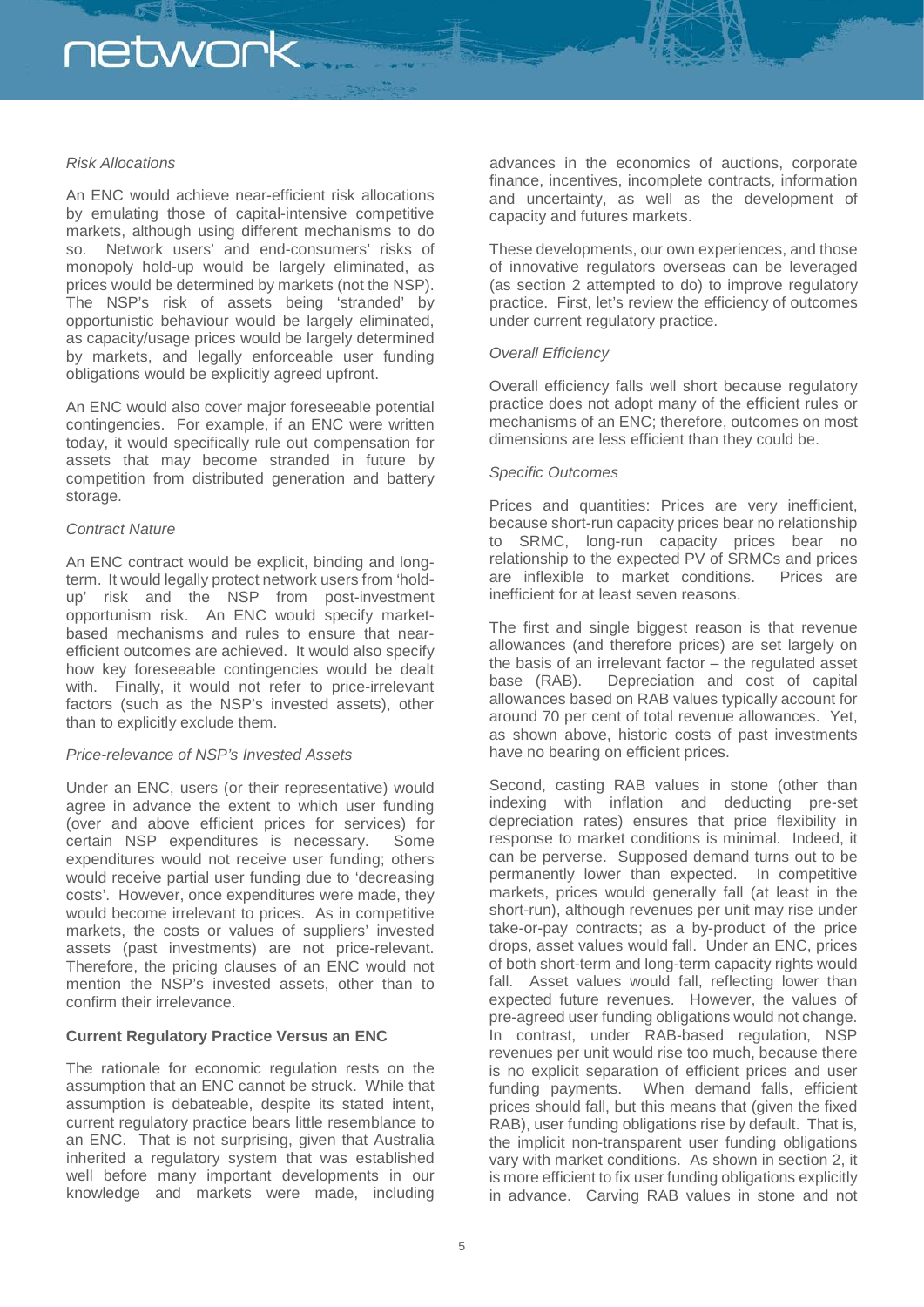explicitly identifying user funding obligations generate perverse outcomes.

Third, assets cannot become stranded due to changes in market conditions. This encourages overinvestment. For example, under the ENC, if network users expected that compact, low-cost inhome solar and battery storage systems could become pervasive within the next five-to-ten years, capacity rights prices ten-to-fifteen years out would be low, and this would send a powerful signal to think very carefully before investing in assets that typically have lives for 40+ years. In contrast, our RAB-based system gives NSPs no incentive to consider those risks. Insulating NSPs from many risks that competitive suppliers bear, distorts investment decisions and promotes overinvestment.

Fourth, revenues and prices are inefficient because capex per se raises revenue allowances. While some capex may warrant partial user funding, not all capex should flow through to revenue allowances.

Fifth, efficient pricing rules are not used.

Sixth, revenues and prices are also inefficient because they are set by regulators and NSPs, respectively, rather than markets, without the benefit of the information that markets can provide.

Seventh, as shown below, we do not explicitly separate out efficient prices from user funding obligations and do not efficiently deal with user funding obligations. As regulated prices are inefficient and, in particular, do not generate price signals that reflect the SRMCs of usage of network elements by time period and location, network usage quantities are also highly inefficient.

*Capacities, costs and user funding*. Regulated capacities are likely to be inefficient, for several reasons. First, regulators do not employ various mechanisms (as an ENC would) to overcome asymmetric information and incentive problems; they therefore operate without the benefit of hard evidence on the value of capacity expansion that capacity rights markets produce. Second, the use of cast-in-stone RAB values to set revenues/prices gives NSPs strong incentives to overinvestment. This has probably been the single biggest driver of overinvestment in regulated industries in recent decades – yet it has received little or no attention.

Costs are also highly inefficient. The RAB-based system promotes overinvestment. Market-based

<span id="page-5-0"></span><sup>1</sup> Market Street Railway Co. v. Railroad Commission of California, 324 U.S. 548, 567 (1945).

-

mechanisms are not used to reveal efficient costs. Furthermore, cost-plus pricing (albeit with some incentives) does not provide the strong efficiency incentives that exposing NSPs to normal business risks would.

User funding obligations are inefficiently high because costs are inefficiently high. The quantum of user funding obligations is: not explicit; not disentangled from efficient prices; and not fixed in advance. It implicitly varies with market conditions, which inefficiently offloads risks that NSPs should bear, on to network users.

Decision rights on how universal funding obligations are paid are inefficiently allocated to NSPs. The National Electricity Rules require that, if prices based on its Pricing Principles do not recover expected revenue, NSPs must adjust those prices 'so as to ensure recovery of expected revenue with minimum distortion to efficient patterns of consumption' (6.18.5(c)). However, it is not appropriate to give NSPs powers to levy 'taxes' like these. Such taxes are policy decisions and should be made explicitly and transparently by an independent party in consultation with network users, who best know their own preferences and how alternative payment arrangements will affect their choices.

#### *Risk Allocations*

Network users bear far more risk than they would under an ENC. In particular, regulators' use of RAB values to set (and rigidly fix) revenues/prices, transfers substantial risks that suppliers would normally bear from NSPs to network users, end-consumers and, possibly, taxpayers.

Regulatory leaders and courts overseas have longrecognised that regulated businesses should not be insulated from market conditions. The US Supreme Court set the precedent 70 years ago in the Market Street Railway case<sup>[1](#page-5-0)</sup>:

The use of, or failure to obtain, patronage, due to competition, does not justify the imposition of charges that are exorbitant and unjust to the public.

As legendary regulator Alfred Kahn (1977, p. 33) stated: 'The historical commitment of regulators to permit the recovery of prudently incurred costs was never absolute' and specifically referred to 'changing technology or other exogenous market developments'.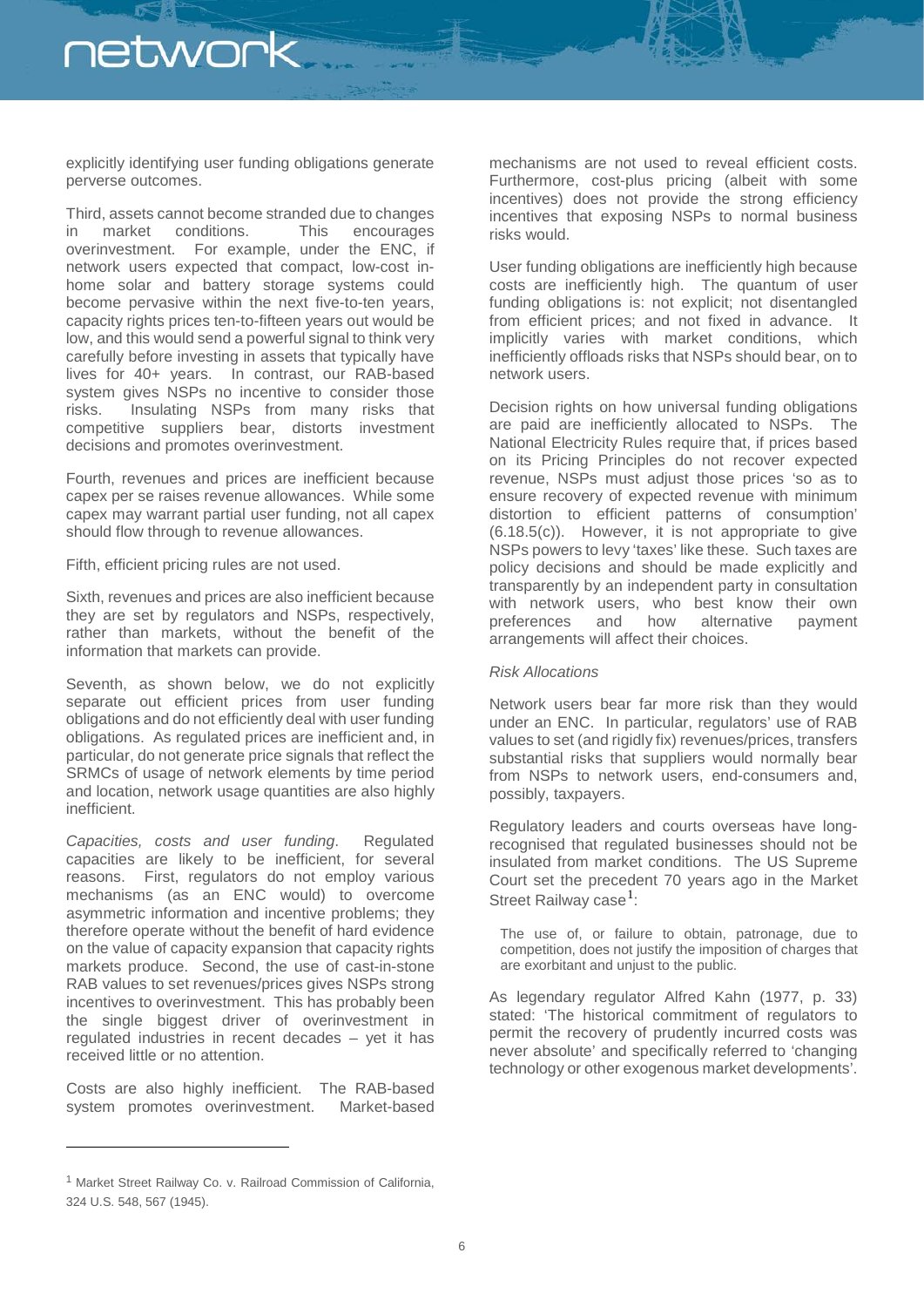An ENC would not leave network users, consumers or taxpayers at risk of having to compensate NSPs for past investments if, for example, compact low-cost inhome battery storage and solar systems, became pervasive in future. But would the implicit and incomplete nature of Australia's RAB-based regulatory 'contract' do so?

In theory, no. As Boyd (1998, p. 75) explained:

When confronted with an incomplete contract, courts determine liability by asking how the parties would have designed the contract had they accounted for the contingency ex ante. The terms are derived by assuming that the parties would have agreed to *the contract that maximised their expected joint surplus at the time the contract was signed* (emphasis added).

That is, courts would ask: what would the ENC have been? As shown above, asset values would be irrelevant to an ENC and therefore NSPs would receive no compensation for stranded assets. However, network users (but not end-customers) would be liable for outstanding user funding obligations.

Boyd (1998, p. 75) noted, however, that suppliers' compensation cases may be stronger if regulators compelled them to make investments that they otherwise would not have, but added that 'many, and perhaps most, utility investments do not fall in this category'.

Nevertheless, in the wake of electricity deregulation in the US and Europe, industry players argued successfully that as regulators 'approved' their capex plans, they should be fully compensated for stranded assets. Consumers ended up paying many billions of dollars in bill surcharges; and in some cases, taxpayers footed the compensation bill.

Fortunately, under an ENC, NSPs would not be compelled to engage in capex and therefore there would be no case for compensation. Regulators would not decide prices (markets would), nor would they 'approve' capex or opex – they (or network users) would only offer network funding where warranted, while NSPs would make expenditure decisions. In contrast, regulators' use of RABs and 'allowing' capex may well be setting network users, end-consumers and taxpayers up for a repeat of the US/Europe experience. Why take the risk when we don't need to?

Protecting suppliers from risks does not eliminate those risks – it just transfers them to others. Because regulatory-risk allocations depart substantially from the efficient risk allocations of competitive markets, major inefficiencies are generated.

#### *Contract Nature*

Unlike competitive contracts and an ENC, the current regulatory 'contract' is, at best, implicit, very incomplete and does not explicitly deal with key contingencies.

#### *Price Relevance of NSP's Invested Assets*

Unlike competitive markets or in an ENC, the cost of NSP past investments greatly influences – and, indeed, largely determines – regulated prices, while current and planned future capex influences regulated prices more than it should.

#### **Possible Concerns About Reform**

Reform proposals should always address potential counter-arguments. Consider the following six potential counter-arguments.

*Must avoid stranded assets*: As acknowledged above, it is appropriate to prevent assets being stranded by opportunistic behaviour by regulators or governments. However, this can be done without giving up the benefits of cost-reflective prices and price flexibility.

ENCs would protect NSPs from opportunism, as explicit legally enforceable user funding obligations would exist and only the market would set capacity/usage prices. However, NSPs should not be protected against stranded assets for any other reason. Casting RAB values in stone does that, even though (as shown in section 2) it is not necessary to ensure efficient investment – and it promotes inefficient over-investment.

Relatedly, some regulators may wish to avoid stranded assets on the basis that, if an investment appeared prudent, based on the information available at the time it was made, it is not the NSP's fault. However, that's not what happens in competitive markets: many investments that seemed good at the time go pear-shaped and investors bear the costs. Kahn (1977 p. 33) was clear that regulators' commitment to prudent cost recovery was always subject to disallowances if assets were not 'used and useful'. He added that:

prudence of costs incurred can logically be judged only at the time when they were incurred, whereas disallowances under the used and useful doctrine are necessarily on the basis of how the expenditures turned out.

*No objective way to revalue RAB*: Some regulators agree in principle that NSPs should be exposed to market conditions, but argue that there is no objective way to revalue RAB values for changes in market conditions without creating perceptions of opportunism. That is correct. It is even difficult to prespecify rules (to avoid those perceptions) that would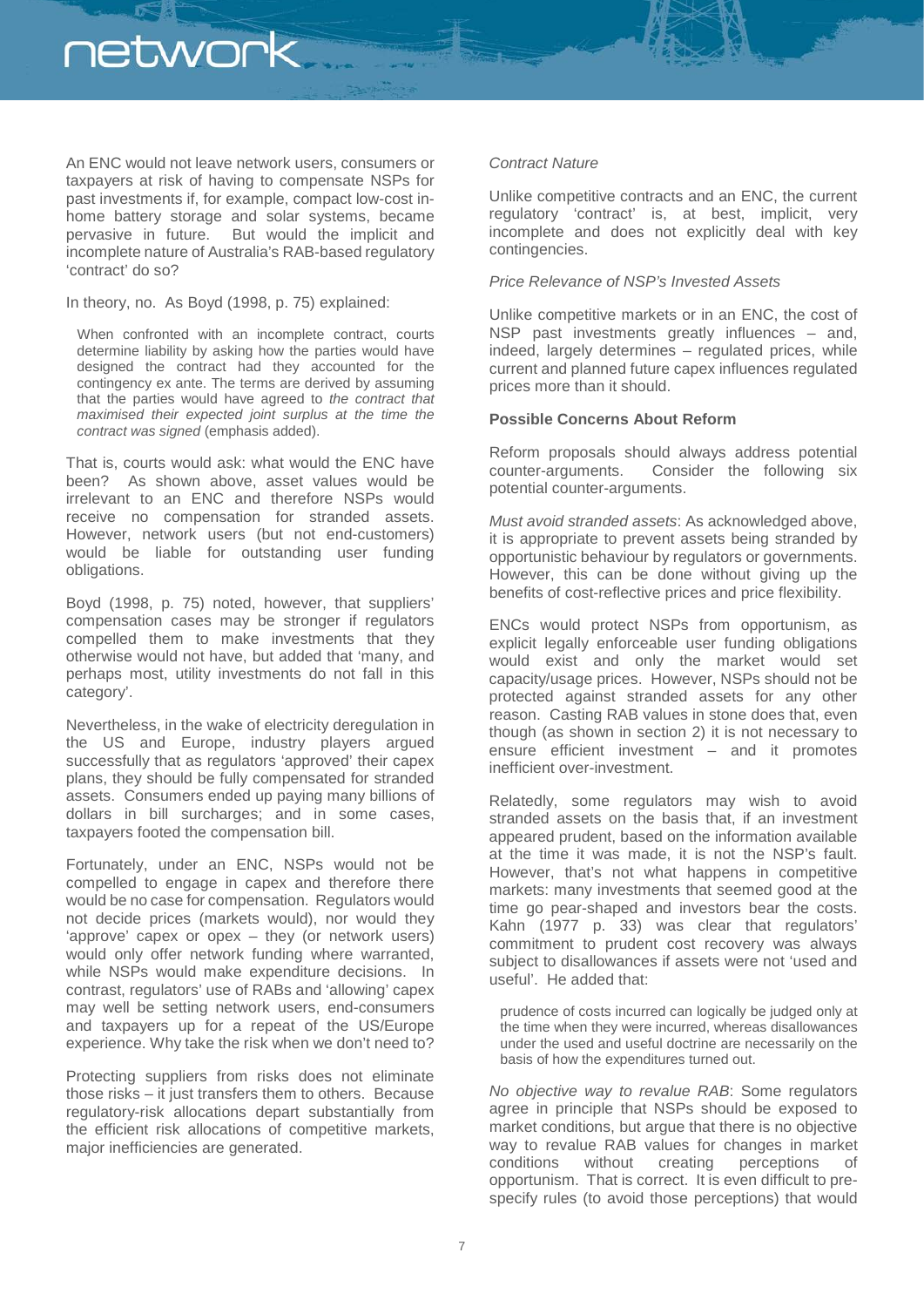adjust RAB values based on future observable data. However, this is further reason why the RAB-based system should be abandoned altogether and replaced by market-based mechanisms that directly expose NSPs to market conditions, as an ENC does.

*Unobservability and/or revenue-inadequacy of SRMC*: Some regulators and regulatory rules support using LRMC for pricing rather than SRMC. For example, the Pricing Principles of the National Electricity Rules state that network tariff-setting must take account of the LRMC of a service. However, economic theory clearly demonstrates that efficient prices are based on SRMC, not LRMC – including decreasing-cost industries (Hotelling 1938). Regulators' historical reliance on LRMC was a reasonable practical choice, given the past unobservability of SRMC. However, as shown above, overseas regulators have for many years relied on market mechanisms to reveal SRMC.

Another concern may be whether SRMC-based prices would generate less revenue than LRMC-based prices. However, economic theory shows that, on average, SRMC equals LRMC, including in decreasing cost industries (Andersson and Bohman 1985). In practice, capacity-rights auctions do raise substantial revenues.

*Price variability*: While some end-consumers might want stable prices, competitive retailers will provide that if end-consumers value them enough, and network users can hedge if they wish to. However, just as generators and retailers face variable wholesale electricity prices, network users should face prices that vary with market conditions – NSB cannot be maximised otherwise.

*Welfare losses are low*: It could be argued that efficiency losses generated by inefficient regulated prices are low because end-consumer demand elasticities are low. Yet both the AEMC (2012 p. 155) and the Productivity Commission (2013 p. 356) have presented evidence of significantly greater demand responsiveness (including demand-shifting from peak to off-peak) to time-based or capacity pricing, and hence the potential to considerably reduce peak demand save substantial capital costs

Capacity rights auctions/trading generate efficient prices, which help manage peak demand and save substantial unnecessary capacity expansion costs. Not varying prices according to demand-driven variations in SRMC – both between peak and off-peak periods and as total demand changes – can generate significant welfare losses.

*Increased NSP risk*: An ECN would increase NSP risk. However, that is because it would move risk allocations towards the efficient risk allocations of

competitive markets. NSP risk is currently far too low. That is the problem.

#### **Towards an Efficient Regulatory Contract**

The biggest problem of current regulatory practice is that it focuses on by-products of competitive markets – asset values and normal rates of return – rather than on how to deliver efficient outcomes on the key dimensions that drive NSB. Four reforms would help achieve more efficient outcomes:

1. Introduce market mechanisms (capacity auctions<br>and secondary markets) to set network and secondary markets) to set network capacity/usage prices.

2. Improve network capex decisions by:

a. leveraging hard evidence produced by market mechanisms and network users to understand the values of capacity expansions;

b. offering menus of explicit user funding obligations (only where necessary) to NSPs and, where possible, competitive providers;

c. reallocating investment risks to NSPs.

3. Eliminate RAB values and replace with explicit user funding obligations.

4. Transfer decisions on how user funding obligations are paid from NSPs to regulators, in consultation with network users.

#### **References**

Andersson, R and M Bohman (1985), 'Short- and Long-run Marginal Cost Pricing: On their Alleged Equivalence', *Energy Economics*, October, pp. 279- 288.

Australian Energy Market Commission (2012), *The Power of Choice Review: Giving Consumers Options in the Way they use Electricity*, November.

Boyd, J (1998), 'The "Regulatory Compact" and Implicit Contracts: Should Stranded Costs be Recoverable?', *Energy Journal*, 19, 3, pp. 69-84.

Brown, J and B Johnson (1970), 'Public Utility Pricing and Output under Risk', *American Economic Review*, 59, pp. 119-128.

ACCC and AER (2013), *Corporate Plan* 2013–14.

Goldberg, V and J Erickson (1987), 'Quantity and Price Adjustment in Long-term Contracts: A Case Study of Petroleum Coke', *Journal of Law and Economics*, 30, 2, October, pp. 369-398.